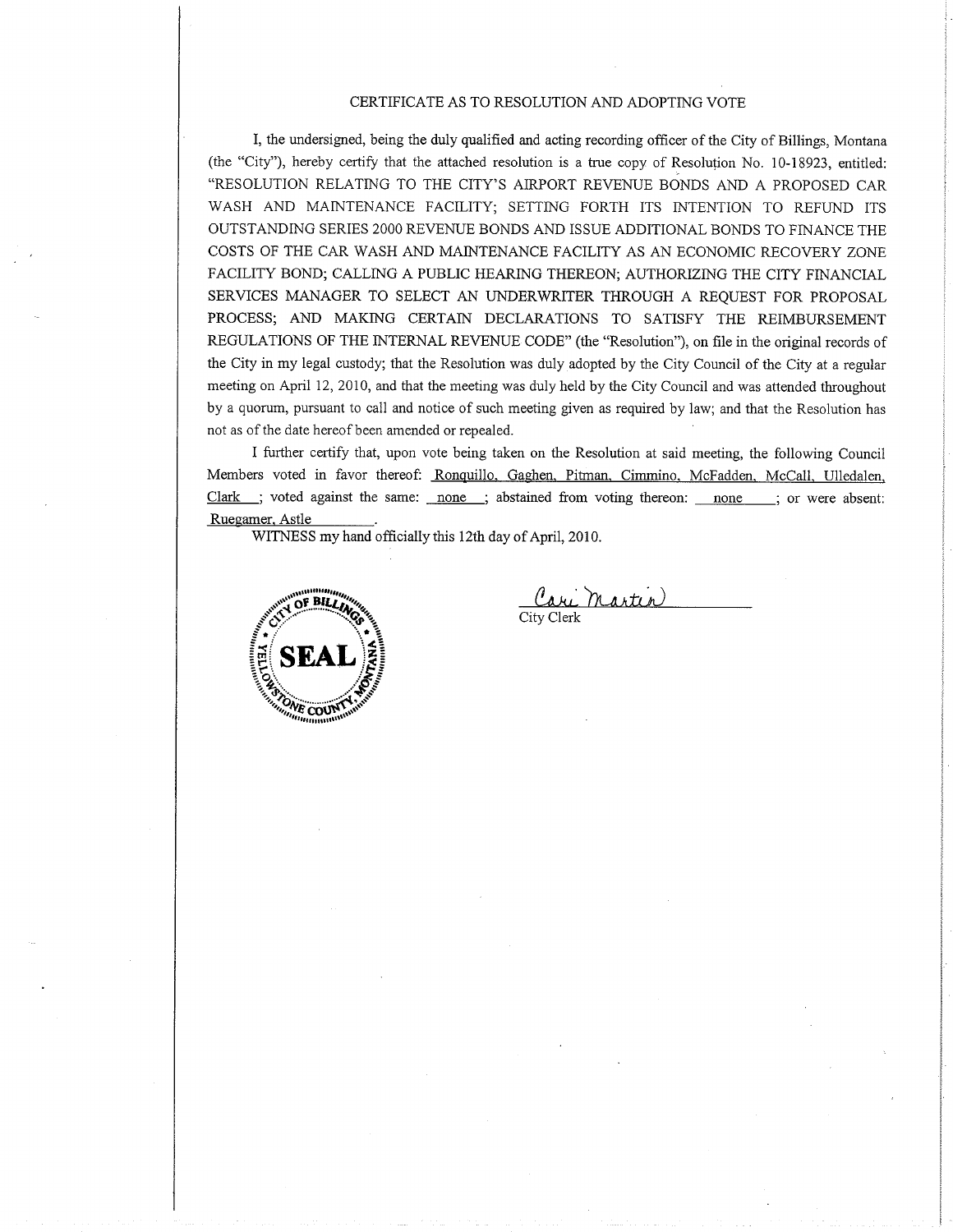## RESOLUTION NO. 1O-18923

RESOLUTION RELATING TO THE CITY'S AIRPORT REVENUE BONDS AND A PROPOSED CAR WASH AND MAINTENANCE FACILITY; SETTING FORTH ITS INTENTION TO REFUND ITS OUTSTANDING SERIES 2OOO REVENUE BONDS AND ISSUE ADDITIONAL BONDS TO FINANCE THE COSTS OF THE CAR WASH AND MAINTENANCE FACILITY AS AN ECONOMIC RECOVERY ZONE FACILITY BOND; CALLING A PUBLIC HEARING THEREON: AUTHORIZING THE CITY FINANCIAL SERVICES MANAGER TO SELECT AN UNDERWRITER THROUGH A REQUEST FOR PROPOSAL PROCESS; AND MAKING CERTAIN DECLARATIONS TO SATISFY THE REIMBURSEMENT REGULATIONS OF THE INTERNAL REVENUE CODE

BE IT RESOLVED by the City Council (the "Council") of the City of Billings, Montana (the "City"), as follows:

## Section 1. Recitals.

1.01. Authorization. The City pursuant to Montana Code Annotated ("M.C.A."), Title 67, Chapter 11, Parts 1-4 as amended (the "Act"), and other laws of the State of Montana, has established and presently owns and operates certain airport facilities (the "Airport"). The Council has elected to exercise the powers of an airport authority under the Act. Under the provisions of the Act, the City is authôrized to issue and sell its revenue bonds to provide funds for any of its corporate purposes and to refund its revenue bonds issued for such purpose.

1.02. Outstanding Bonds. In accordance with the authorization described in Section 1.01 and pursuant to Resolution No. 99-17451, adopted on May 17, 1999, the City issued and sold its Airport Revenue Refunding Bonds, Series 2000, in the original aggregate principal amount of \$11,965,000 (the "Series 2000 Bonds"), for the purpose of refinancing the then outstanding principal amount of its S15,000,000 Airport Revenue Bonds, Series 1990, which were issued to pay a portion of the costs of construction of improvements to the Airport. The Series 2000 Bonds are currently outstanding in the aggregate principal amount of \$7,570,000 (the "Outstanding Bonds"). Based on preliminary analysis, the City's Financial Services Manager and Springsted Inc., the City's financial advisor, are of the opinion that the City could achieve debt service savings through the refunding of the Series 2000 Bonds.

1.03. Proposed Car Wash and Maintenance Facility for Car Rental Concessionaires at the Airport. The Director of Aviation and Transit has determined that it is necessary and desirable that a new car wash and maintenance facility be constructed at the Airport for the use of all rental car concessionaires at the Airport ("On-Airport Rental Car Companies") that enter into an agreement with the City for use of airport facilities (an "On-Airport Rental Car Company Agreement"). The new car wash and maintenance facility, which will be known as the Quick Tum Around Facility (the "QTA Facility"), is estimated to cost approximately \$7,000,000. It is proposed that the City would issue Airport Revenue Bonds to pay the costs of the QTA Facility which would be payable from proceeds derived from the car rental revenues identified in the On-Airport Rental Car Company Agreement and in particular a customer facility fee to be established by an Ordinance of the City (the "QTA Bonds").

<sup>1</sup>.04. Recovery Zone. The City, pursuant to Resolution 09-18866, has designated the area within the City as a recovery zone suffering from significant poverty, unemployment, rate of home foreclosures, or general distress.

1.05. Recoverv Zone Facility Bonds. Under Intemal Revenue Service Notice 2009-50, the City has been allocated authority to issue \$26,831,000 of bonds designated as recovery zone facility bonds, and pursuant to Section 1400U-1(a)(3) of the Code, Section 17-5-116, M.C.A., and the Montana Department of Administration's Recovery Zone Bond Ailocation Policy, the City has been reallocated authority from Yeilowstone County to issue an additional \$9,973,000 of bonds designated as recovery zone facility bonds, such that the City has \$36,804,000 total authority to issue recovery zone facility bonds, of which \$20,000,000 has been previously allocated.

1.06. Application for Recovery Zone Facility Bonds for QTA Facility. The Director of Aviation and Transit has fi1ed an application with the City Financial Services Manager requesting that this Council authorize the issuance of the QTA Bonds as Recovery Zone Facility Bonds to pay the costs of desigr and construction of the QTA Facility (the "Project") and to pay all costs associated with the sale and issuance of the QTA Bonds, including the estabiishing of a debt service reserve. It is proposed the principal of and interest on the QTA Bonds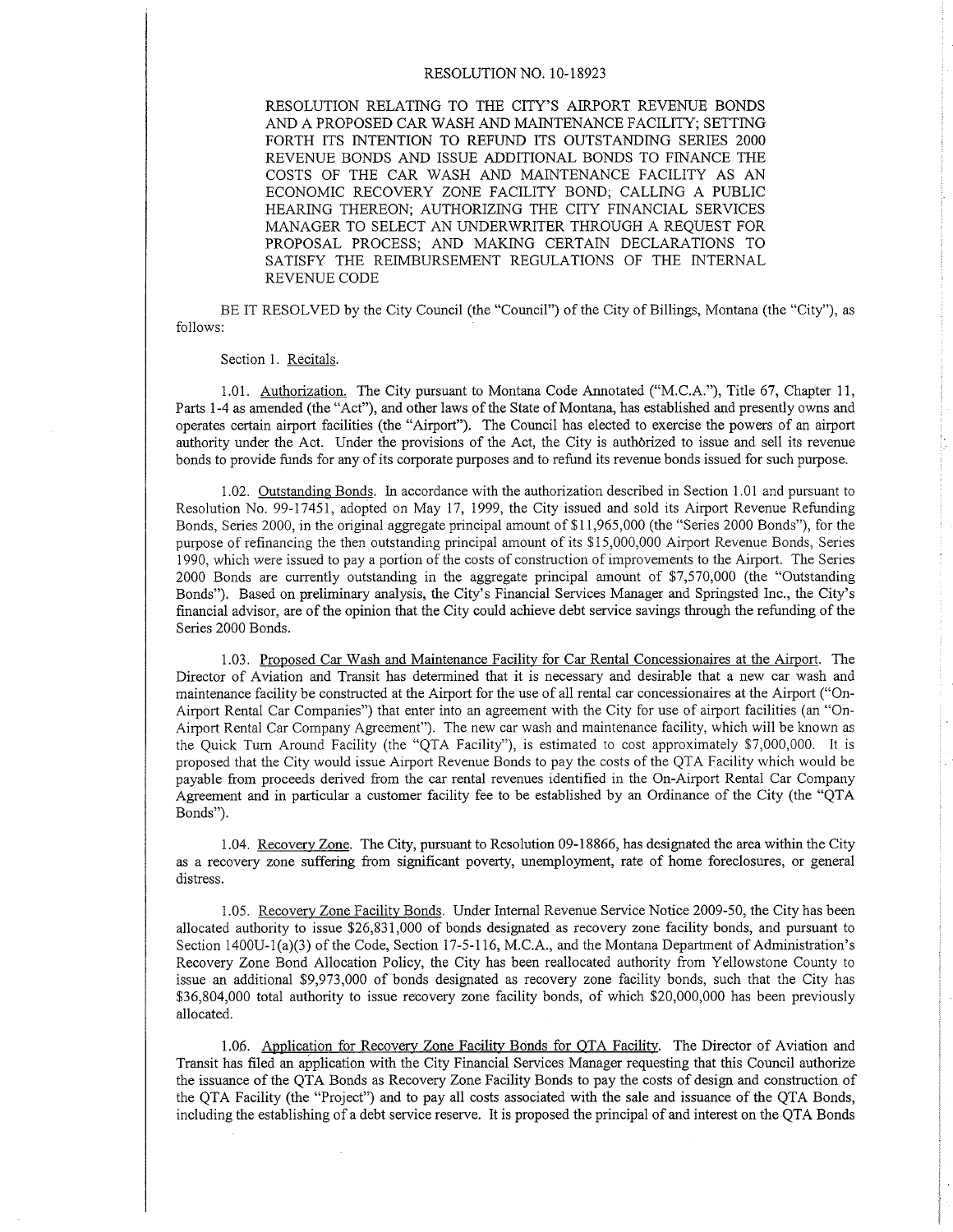will be paid from a customer facility charge ("CFC") to be imposed pursuant to City Ordinance (the "CFC Ordinance") and coliected by the On-Airport Rental Car Companies.

It is anticipated that the CFC Ordinance will be presented and considered by this Council on first reading on June 14,2010. The Director of Aviation and Transit represents that the On-Airport Rental Car Companies are supportive of the construction of the QTA Facility and the imposition of the CFC.

1.07. Airport Revenue Bonds. Airport Revenue Bonds issued to finance the QTA Facility may be issued as Recovery Zone Facility Bonds under Section 1401 of the American Recovery and Reinvestment Act of 2009 (the "ARRA"), as codified at Sections 1400U-1 through 1400U-3 of the lnternal Revenue Code of 1986, as amended (the "Code").

1.08. Underwriter Selection. Pending further consideration of the CFC Ordinance, it is necessary and desirable for the City to proceed to select an underwriter to underwrite airport revenue bonds to refund the Outstanding Bonds (the "Refunding Bonds") and to underwrite the QTA Bonds and provide the necessary financial advice with respect to the CFC Ordinance and the marketability of the Refunding Bonds and the QTA Bonds.

Section 2. Finding and Determinations.

2.01. Preliminary Findings With Respect To QTA Project And QTA Bonds. Based on authorizations and recitations in Section 1, the Council hereby makes preliminary findings, determinations and declarations, subject to final findings, determinations and declarations following the public hearing called pursuant to Section 2.03, as follows:

- . The Project, as proposed, is an authorized project and eligible for financing under the Act and in accordance with Sections 1400U-1 and 1400U-3 of the Code, and the City is authorized to issue airport revenue bonds to defray the costs of designing, constructing, furnishing and equipping the Project and expenses incident to the issuance of the Bonds, including any security for the Bonds.
- . The growth and viability of the Airport and its continued modernization is critical to the economic development of the City and the County.
- . On-Airport Rental Car Companies operating at the Airport provide a significant amount of revenue for the Airport.
- In preliminarily authorizing the Project and the issuance of the QTA Bonds, the City's purpose is and the effect thereof will be to promote the public welfare of the City and its residents by preserving and creating jobs and promoting economic recovery.
- Given the private business use of the QTA Facility, it could not be financed from the proceeds of tax exempt bonds other than as Recovery Zone Facility Bonds.
- . The undefaking of the Project and the issuance of the QTA Bonds as Recovery Zone Facility Bonds wiil be in the public interest.
- . Constructing the Project at an alternative site at the Airport will free up Airport property with taxiway and runway access which could be developed for an aviation related business.

2.02. Preliminary Approval. This Council hereby gives preliminary approval to the Project and the issuance of the QTA Bonds in the approximate aggregate principal amount of \$7,000,000 and the designation of the QTA Bonds as Recovery Zone Facility Bonds under Section 1400U-3 of the Code, subject to final approval following the public hearing provided for in Section 2.03, and subject to final determination by this Council that the financing of the Project and the issuance of the QTA Bonds are in the best interest of the City.

2.03. Public Hearing. Section 147(f) of the Code requires that, prior to the issuance of the QTA Bonds as Recovery Zone Facility Bonds, a public hearing duly noticed, shall be held by this Council on the proposed Project and the issuance of the Bonds to finance the costs thereof. Pursuant to such authority, a public hearing thereon shall be called and shall be held in conjunction with the hearing on the CFC Ordinance, in the Council Chambers on the second floor of the Police Facility, 220 N. 27th Street, Billings, Montana. The notice of public hearing shall be published twice with at least six days separating each publication, the last publication ofwhich must be no fewer than six days prior to the public hearing, in a newspaper of general circulation in the City.